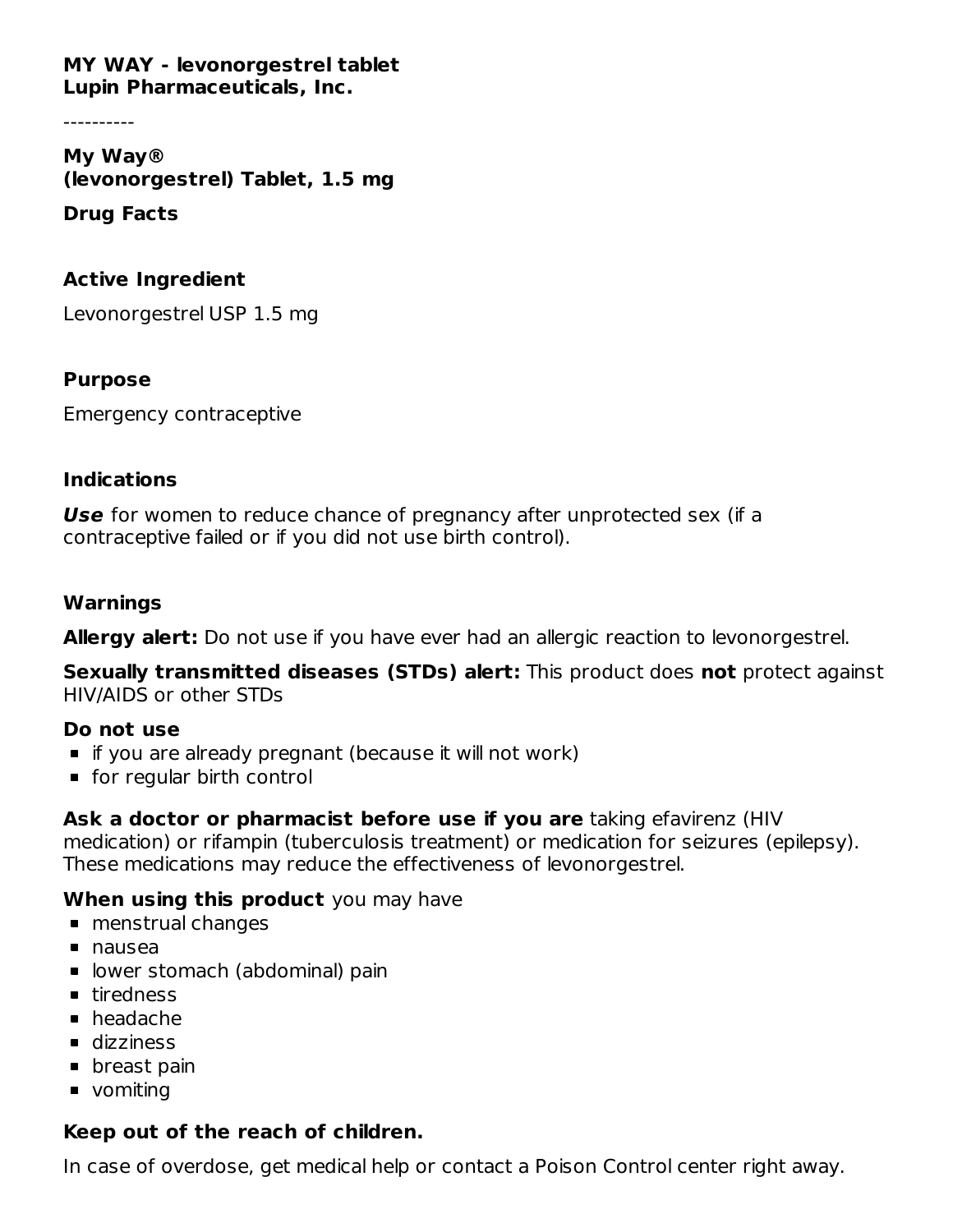### **Directions**

- **take as soon as possible within 72 hours (3 days) after unprotected sex. The sooner you take it the better it will work.**
- **if you vomit within 2 hours after taking the medication, call a healthcare professional to find out if you should repeat the dose.**

### **Other Information**

- **read the instructions, warnings and enclosed product leaflet before use** .
- this product works mainly by preventing ovulation (egg release). It may also prevent fertilization of a released egg (joining of sperm and egg) or attachment of a fertilized egg to the uterus (implantation).
- **Do not use if carton is open or blister seal is broken or missing** .
- store at 25°C (77°C); excursions permitted to 15 to 30°C (59 to 86°C) [see USP Controlled Room temperature].

# **Inactive Ingredients**

colloidal silicon dioxide, corn starch, lactose monohydrate, magnesium stearate, and povidone.

### **Questions or comments?**

For more information or to speak to a healthcare professional, call at 1-800-422-8689 M-F 8:00 am - 5:00 pm or visit our website at www.mywaypill.com.

### **My Way ®**

**(levonorgestrel) Tablet, 1.5 mg**

**Emergency Contraceptive**

**One Tablet. One Dose.**

**What You Need to Know**

# **What is My Way ? ®**

My Way is emergency contraception that helps prevent pregnancy after birth control failure or unprotected sex. It is a **backup** method of preventing pregnancy and should not be used as regular birth control.

# **What My Way is not.**

My Way will not work if you are already pregnant and will not affect an existing pregnancy. My Way will not protect you from HIV infection (the virus that causes AIDS) and other sexually transmitted diseases (STDs).

# **When should I use My Way?**

The sooner you take emergency contraception, the better it works. You should use My Way within 72 hours (3 days) **after you have had unprotected sex**.

My Way is a backup or emergency method of birth control you can use when:

- your regular birth control was used incorrectly or failed
- you did not use any birth control method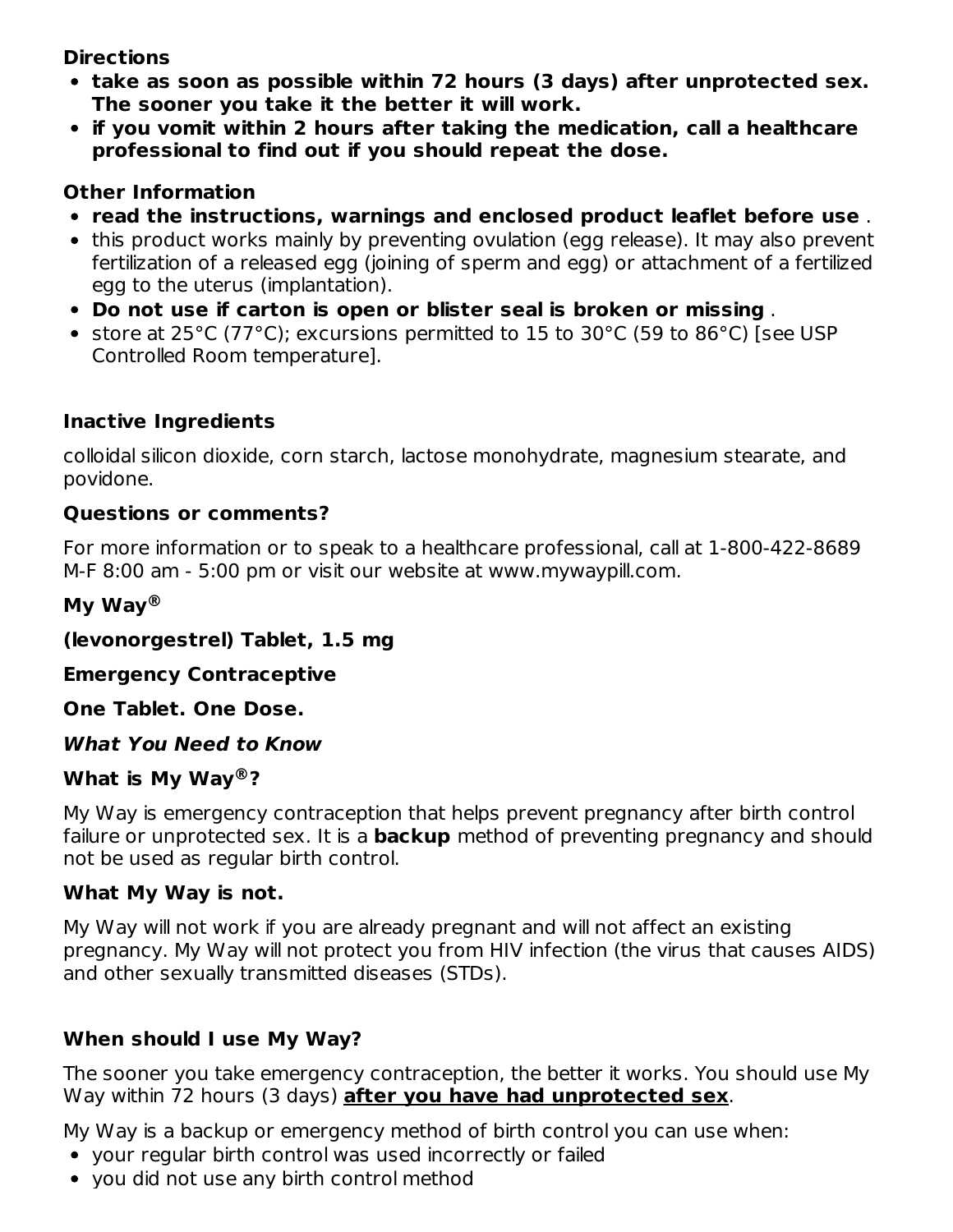# **When not to use My Way?**

My Way should not be used:

- as a regular birth control method, because it's not as effective as regular birth control.
- if you are already pregnant, because it will not work.
- if you are allergic to levonorgestrel or any other ingredients in My Way.

# **When should I talk to a doctor or pharmacist?**

you did not use any birth control method

Ask a doctor or pharmacist before use if you are taking efavirenz (HIV medication) or rifampin (tuberculosis treatment) or medication for seizures (epilepsy). These medications may reduce the effectiveness of My Way and increase your chance of becoming pregnant. Your doctor may prescribe another form of emergency contraception that may not be affected by these medications.

# **How does My Way work?**

My Way is one tablet with levonorgestrel, a hormone that has been used in many birth control pills for several decades. My Way contains a higher dose of levonorgestrel than birth control pills, but works in a similar way to prevent pregnancy. It works mainly by stopping the release of an egg from the ovary. It is possible that My Way may also work by preventing fertilization of an egg (the uniting of sperm with the egg) or by preventing attachment (implantation) to the uterus (womb).

# **How can I get the best results from My Way?**

You have 72 hours (3 days) to try to prevent pregnancy after birth control failure or unprotected sex. **The sooner you take My Way, the better it works**.

# **How effective is My Way?**

If My Way is taken as directed, it can significantly decrease the chance that you will get pregnant. About 7 out of every 8 women who would have gotten pregnant will not become pregnant.

# **How will I know My Way worked?**

You will know My Way has been effective when you get your next period, which should come at the expected time, or within a week of the expected time. If your period is delayed beyond 1 week, it is possible you may be pregnant. You should get a pregnancy test and follow up with your healthcare professional.

# **Will I experience any side effects?**

- some women may have changes in their period, such as a period that is heavier or lighter or a period that is early or late. **If your period is more than a week late, you may be pregnant.**
- If you have severe abdominal pain, you may have an ectopic pregnancy, and should get immediate medical attention.
- when used as directed, My Way is safe and effective. Side effects may include changes in your period, nausea, lower stomach (abdominal) pain, tiredness, headache, dizziness, and breast tenderness.
- if you vomit within 2 hours of taking the medication, call a healthcare professional to find out if you should repeat the dose.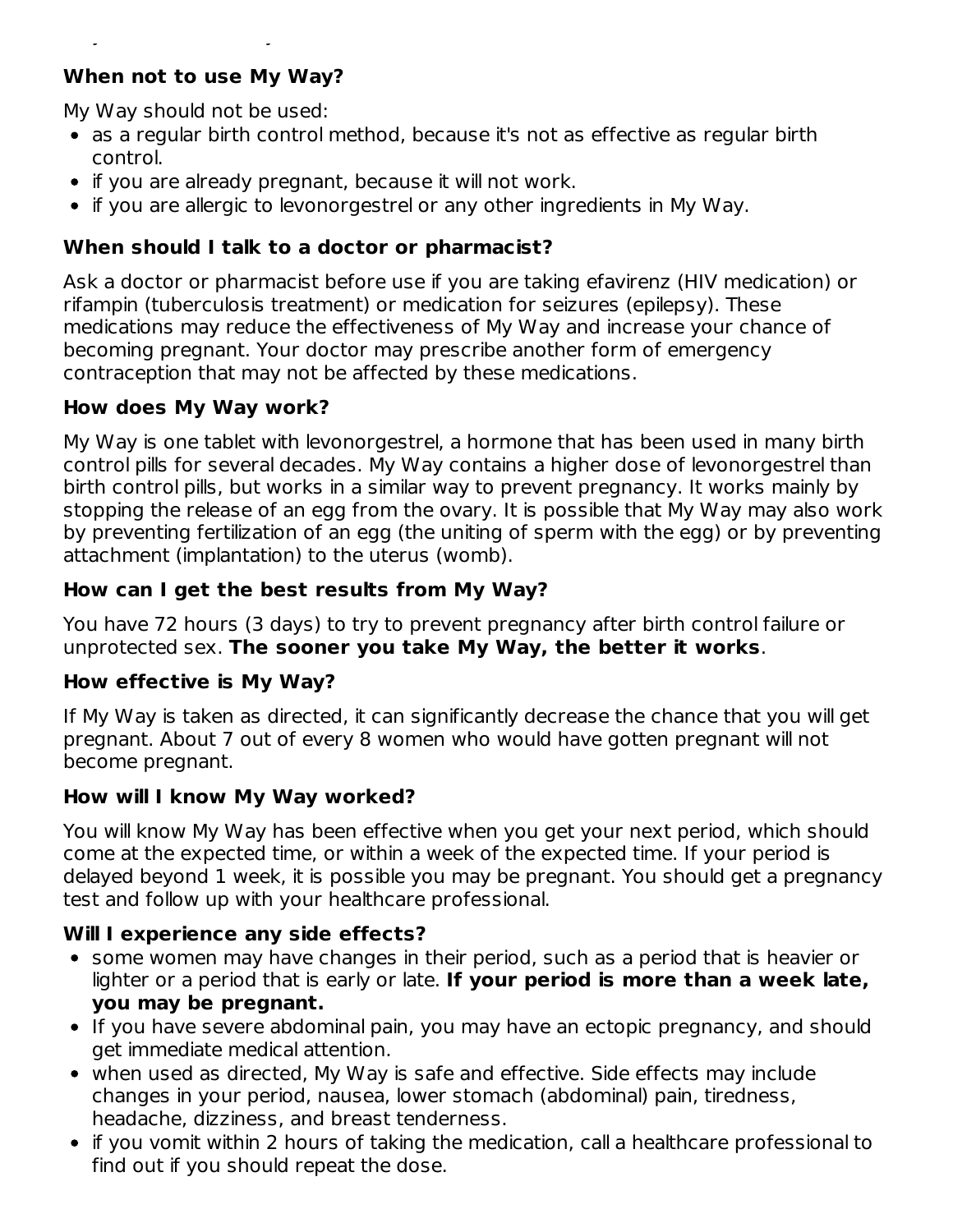### **What if I still have questions about My Way?**

If you have questions or need more information, call at 1-800-422-8689 M-F 8:00 am - 5:00 pm or visit our website at www.mywaypill.com.

# **Other Information**

# **Keep this and all medication out of reach of children:**

In case of overdose, get medical help or contact a Poison Control Center right away at 1-800-222-1222.

# **Do not use if the seal is opened.**

Store at 25°C (77°F); excursions permitted to 15 to 30°C (59 to 86°F) [see USP Controlled Room Temperature].

**Active Ingredient:** levonorgestrel 1.5 mg

**Inactive Ingredients:** colloidal silicon dioxide, corn starch, lactose monohydrate, magnesium stearate, and povidone.

My Way $^{\circledR}$  is a registered trademark of Lupin Pharmaceuticals, Inc.

Manufactured for:

# **Lupin Pharmaceuticals, Inc.**

Baltimore, MD 21202

United States

Manufactured by:

# **Lupin Limited**

Pithampur (M.P.) - 454 775

INDIA

Revised: October 2017 **ID** and the set of the set of the set of the set of the set of the set of the set of the set of the set of the set of the set of the set of the set of the set of the set of the set of the set of the 253401

**If you are sexually active, you should see a healthcare provider for routine checkups. Your healthcare provider will talk to you about and, if necessary, test you for sexually transmitted diseases, teach you about effective methods of routine birth control, and answer any other questions you may have.**

# **PACKAGE LABEL.PRINCIPAL DISPLAY PANEL**

My Way®(levonorgestrel) Tablet, 1.5 mg

NDC 68180-852-11

Single Pack- Carton Label: 1 blister containing 1 Tablet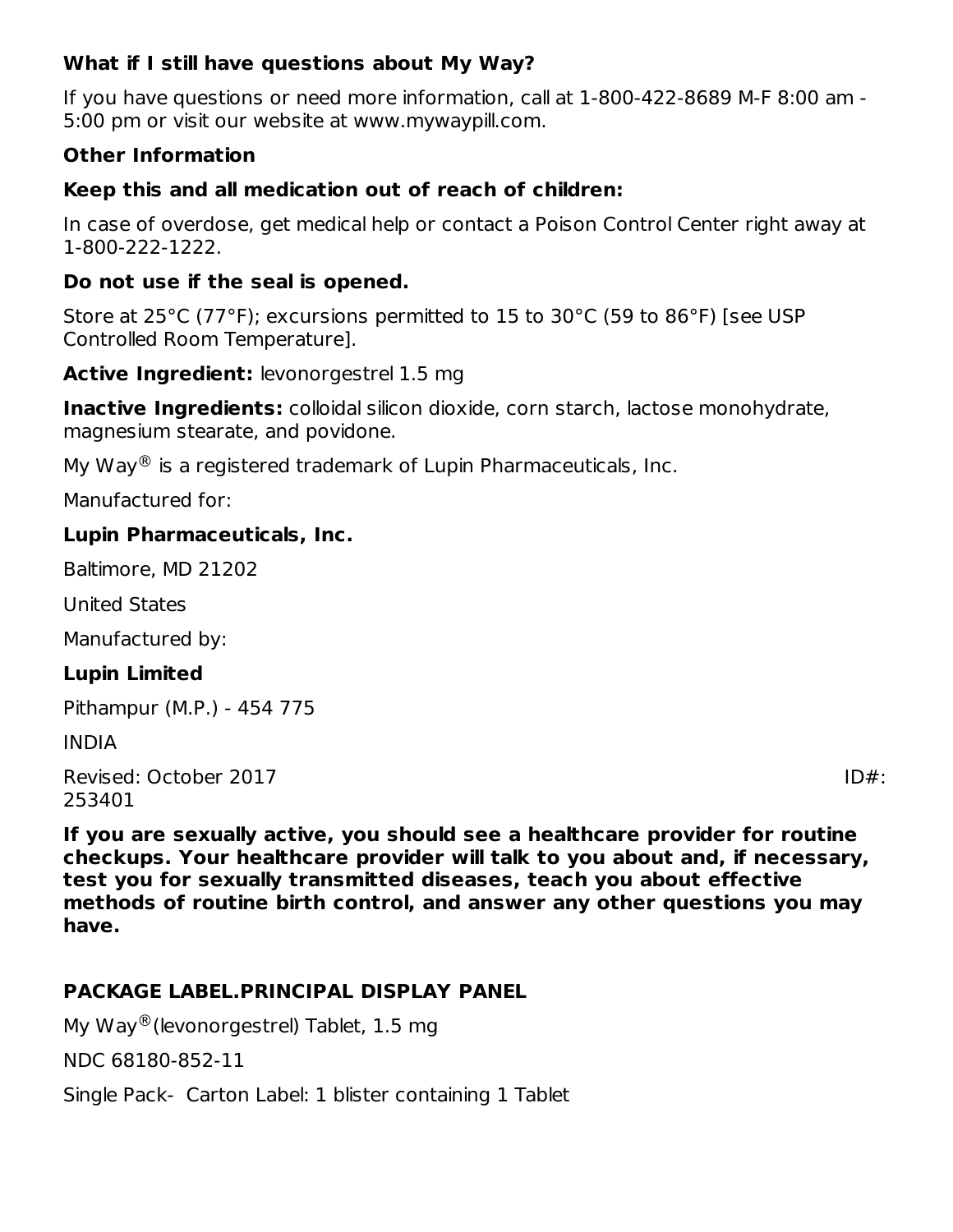| จ.เมต่อวงมุนอา .ใวนอธิมอเมสุ                                                                                                                                                                                                                                                                                                                                                                                                                                                                                                                                                                                                                                                                                                                                                                                                                                                                                                                                                                                                                                                                                                                                                                                                                                                                                                                                                                                | <b>Burgh training</b><br>(разгабавшема)                                                                                                                                                                                                                                                                                                                                                                                                                                                                                                                                                                                                                                                                                                                                                                                                                                                                                                                                                                                                                                                                                                                                                                                                                                                                                                                                                 | 259637                                     |                                                                                                                                                                                                                                                                                                                                                                                |                    |
|-------------------------------------------------------------------------------------------------------------------------------------------------------------------------------------------------------------------------------------------------------------------------------------------------------------------------------------------------------------------------------------------------------------------------------------------------------------------------------------------------------------------------------------------------------------------------------------------------------------------------------------------------------------------------------------------------------------------------------------------------------------------------------------------------------------------------------------------------------------------------------------------------------------------------------------------------------------------------------------------------------------------------------------------------------------------------------------------------------------------------------------------------------------------------------------------------------------------------------------------------------------------------------------------------------------------------------------------------------------------------------------------------------------|-----------------------------------------------------------------------------------------------------------------------------------------------------------------------------------------------------------------------------------------------------------------------------------------------------------------------------------------------------------------------------------------------------------------------------------------------------------------------------------------------------------------------------------------------------------------------------------------------------------------------------------------------------------------------------------------------------------------------------------------------------------------------------------------------------------------------------------------------------------------------------------------------------------------------------------------------------------------------------------------------------------------------------------------------------------------------------------------------------------------------------------------------------------------------------------------------------------------------------------------------------------------------------------------------------------------------------------------------------------------------------------------|--------------------------------------------|--------------------------------------------------------------------------------------------------------------------------------------------------------------------------------------------------------------------------------------------------------------------------------------------------------------------------------------------------------------------------------|--------------------|
| it will be<br>(Jevonargestrel) Tablet, 1.5 mg<br><b>Drug Facts</b><br><b>Active ingredient</b><br>Purpose<br>Levonorgestral USP 1.5 mg.<br>Emergency<br>contraceptive<br>Use for women to reduce chance of pregnancy<br>after unprotected sex (if a contrapeptive falled<br>or if you did not use birth controll<br>Warnings<br>Allergy alert: Do not use if you have ever had<br>an alergic reaction to invorcing estrel<br>Sexual y transmitted diseases (STDs) alert:<br>This arcoust does not protect against HIV/ADS<br>or other STDs<br>Do not use<br>If if you are already pregnant (because it will<br>not work)<br>In for regular birth control<br>Ask a doctor or pharmacist before use if<br>you are taking efavirenz (HIV medication)<br>or rifampin (tuberculosis treatment) or<br>medication for selzures (epilepsy). These<br>medications may reduce the effectiveness<br>of levanargestre<br>When using this product you may have<br>■ menstrual changes ■ tiredness ■ dizziness<br><b>Brausea Bheadache Bhreast pain</b><br>pwer stemach (abdomina) pain # vomiting<br>Keep out of reach at children. In case of<br>overdose, get medical help or contact a<br>Poison Control Center right away.<br>infectived for: Lapin Pharmaceuticals, Inc.,<br><b>Italianova</b> , MD 21200, United States<br>Manufactured by Lupin Limited<br>Pittamaur (MP) = 464 775, INOIN<br><b>MJ, 288/2010</b> | The sconer you take My Way®, the more effective<br>Take as soon as possible within 72 hours (3 days)<br>after unprotected sex<br><br>My Way <sup>o</sup> will not harm an existing pregnancy<br><b>Drug Facts (continued)</b><br><b>Directions</b><br>take as soon as possible within 72 hours<br>(3 days) after unprotected sex.<br>The announcy you take it the better it will work,<br>if you vomit within 2 hours after taking the<br>medication, call a healthcare professional<br>to find out if you should repeat the dose.<br>Other Information<br>read the instructions, warnings and<br>enslased product leatlet befare use.<br>this product works mainly by preventing<br>ovulation (egg release). It may also prevent<br>fertilization of a released egg (joining of<br>sperm and egg) or attachment of a fertilized<br>egg to the uterus (implemation).<br>do not use if carton is open or bilater<br>seal is braken or missing.<br>store at 25° (77°F); excursions permitted<br>to 15 to 30°C (S9 to 86°F) [see USP<br>Controlled Room Temperature].<br>Inactive ingredients coloidal sitcon<br>diguide, com starch, lastose monohydrate,<br>magnesium stearste, and povidone.<br>© Questions or comments?<br>For more information or to speak to a<br>healthcare professional,<br>car 1-800-422-8689<br>M-F 8:00 am - 5:00 pm.<br>Visit our website at www.mywaypill.com | Emergency Contraceptive<br>devonergestred) | NDC 68180-852-11<br>LUP N <sup>**</sup><br>Enforcing<br>Women's Care <sup>s</sup><br>My War<br>(levonorgestrel<br>Tablet, 1.5 mg<br><b>Emergency Contraceptive</b><br>Reduces the chance of<br>pregnancy after unprotected<br>sex<br><b>ONE TABLET</b><br><b>EQUALS</b><br><b>ONE DOSE</b><br>" d Kawad "<br>Not for regular<br>1 Tablet Levonorgestrel 1.5mg<br>birth control | Contraceptive<br>â |
|                                                                                                                                                                                                                                                                                                                                                                                                                                                                                                                                                                                                                                                                                                                                                                                                                                                                                                                                                                                                                                                                                                                                                                                                                                                                                                                                                                                                             |                                                                                                                                                                                                                                                                                                                                                                                                                                                                                                                                                                                                                                                                                                                                                                                                                                                                                                                                                                                                                                                                                                                                                                                                                                                                                                                                                                                         |                                            | Unvarnish Area<br>$(89 \times 28 \text{ mm})$                                                                                                                                                                                                                                                                                                                                  |                    |

| <b>MY WAY</b>                          |                       |                           |               |  |
|----------------------------------------|-----------------------|---------------------------|---------------|--|
| levonorgestrel tablet                  |                       |                           |               |  |
| <b>Product Information</b>             |                       |                           |               |  |
| <b>Product Type</b>                    | <b>HUMAN OTC DRUG</b> | <b>Item Code (Source)</b> | NDC:68180-852 |  |
| <b>Route of Administration</b>         | ORAL                  |                           |               |  |
|                                        |                       |                           |               |  |
| <b>Active Ingredient/Active Moiety</b> |                       |                           |               |  |